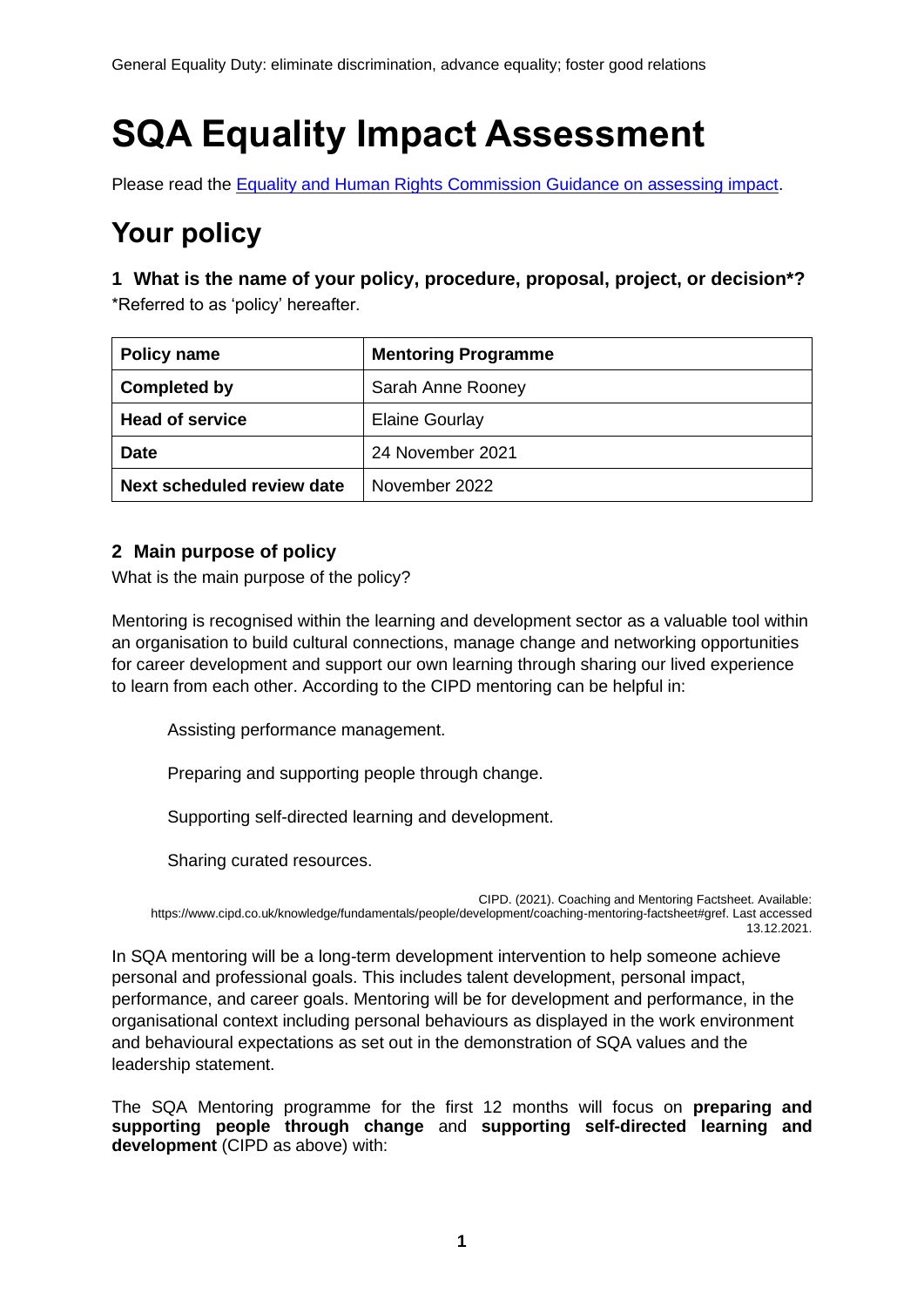**Career development mentoring** to self-identify career pathways, development opportunities and learning resources that will help employees leverage change and subsequent opportunities, most significantly as the organisation goes through the process of replacement. This type of mentoring also includes using mentoring to reduce skills gaps and share experience and line managers who wish to mentor other colleagues who are new or aspiring line managers.

**Mutual mentoring** promoting self-directed learning for diversity and inclusion best practice. Following a direct request to OD and Change Management from our Employee Network ACE (Appreciate Culture and Ethnicity), mutual mentoring has specifically been selected as a tool to improve organisational practice in supporting underrepresented groups, provide a platform for effective voice and to contribute to organisational decision making. This will help us build a culture of inclusive action and trust that all colleagues are respected, listened to, and valued.

The reason ACE network requested mutual mentoring is due to the success other organisations such as NHS and Network Rail have had with these relationships positively impacting on decision making by senior leaders. They believe sharing lived experience will give senior leaders the opportunity to make better informed cultural and strategic decisions that promote positive equality and diversity actions. This was agreed by all employee networks however ACE are the only network who would like to be involved in the first 12 months of the programme. Other employee networks will follow if the evaluation data shows the activity has been successful.

Both NHS and Network Rail were used in research to build the mutual mentoring section of the mentoring programme alongside Scottish Mentoring Network and the Employers Network for Equality and Inclusion. The guidance for mutual mentors is primarily based the established and successful NHS leadership academy model. NHS. (2020). *Reciprocal mentoring for Inclusion Programme.* Available: https://www.leadershipacademy.nhs.uk/programmes-old/reciprocal-mentoring-for-inclusionprogramme/. Last accessed 13.12.2021.

**Talent development mentoring** for young talent (under age 25 as defined by Investors in Young People IIYP). This type of mentoring is being offered only to this age group for two reasons:

- The IIYP reports have identified that young talent feel they do not have access to development opportunities, do not have enough information on career pathways and are passed over for promotion due to perceived inexperience. As part of the Young Talent strategy, they will have access to a talent development mentor to identify their own development opportunities, career pathways, skills toolbox and use the mentoring relationship to network with others and learn from their career experiences.
- Feedback from ex modern apprentices in the quarterly reviews over the past 3 years has demonstrated that having access to a mentor who had been in their position and understands the challenges would be more helpful that someone who has not had this experience. This would help them identify where they can invest in their own learning and development during their apprenticeship programmes to gain sustainable employment.

#### **Access to Mentoring**

The mentoring programme can be accessed by via:

• My Review conversations including any monthly 121 development and career conversations. Please see My Review process in Learning & Development Policy. [https://sqanow.sharepoint.com/sites/intranet/Corporate%20policies/Forms/AllItems.a](https://sqanow.sharepoint.com/sites/intranet/Corporate%20policies/Forms/AllItems.aspx?id=%2Fsites%2Fintranet%2FCorporate%20policies%2FLearning%20and%20Development%20Policy%20Feb%202010%2Epdf&parent=%2Fsites%2Fintranet%2FCorporate%20policies) [spx?id=%2Fsites%2Fintranet%2FCorporate%20policies%2FLearning%20and%20De](https://sqanow.sharepoint.com/sites/intranet/Corporate%20policies/Forms/AllItems.aspx?id=%2Fsites%2Fintranet%2FCorporate%20policies%2FLearning%20and%20Development%20Policy%20Feb%202010%2Epdf&parent=%2Fsites%2Fintranet%2FCorporate%20policies) [velopment%20Policy%20Feb%202010%2Epdf&parent=%2Fsites%2Fintranet%2FCo](https://sqanow.sharepoint.com/sites/intranet/Corporate%20policies/Forms/AllItems.aspx?id=%2Fsites%2Fintranet%2FCorporate%20policies%2FLearning%20and%20Development%20Policy%20Feb%202010%2Epdf&parent=%2Fsites%2Fintranet%2FCorporate%20policies) [rporate%20policies](https://sqanow.sharepoint.com/sites/intranet/Corporate%20policies/Forms/AllItems.aspx?id=%2Fsites%2Fintranet%2FCorporate%20policies%2FLearning%20and%20Development%20Policy%20Feb%202010%2Epdf&parent=%2Fsites%2Fintranet%2FCorporate%20policies)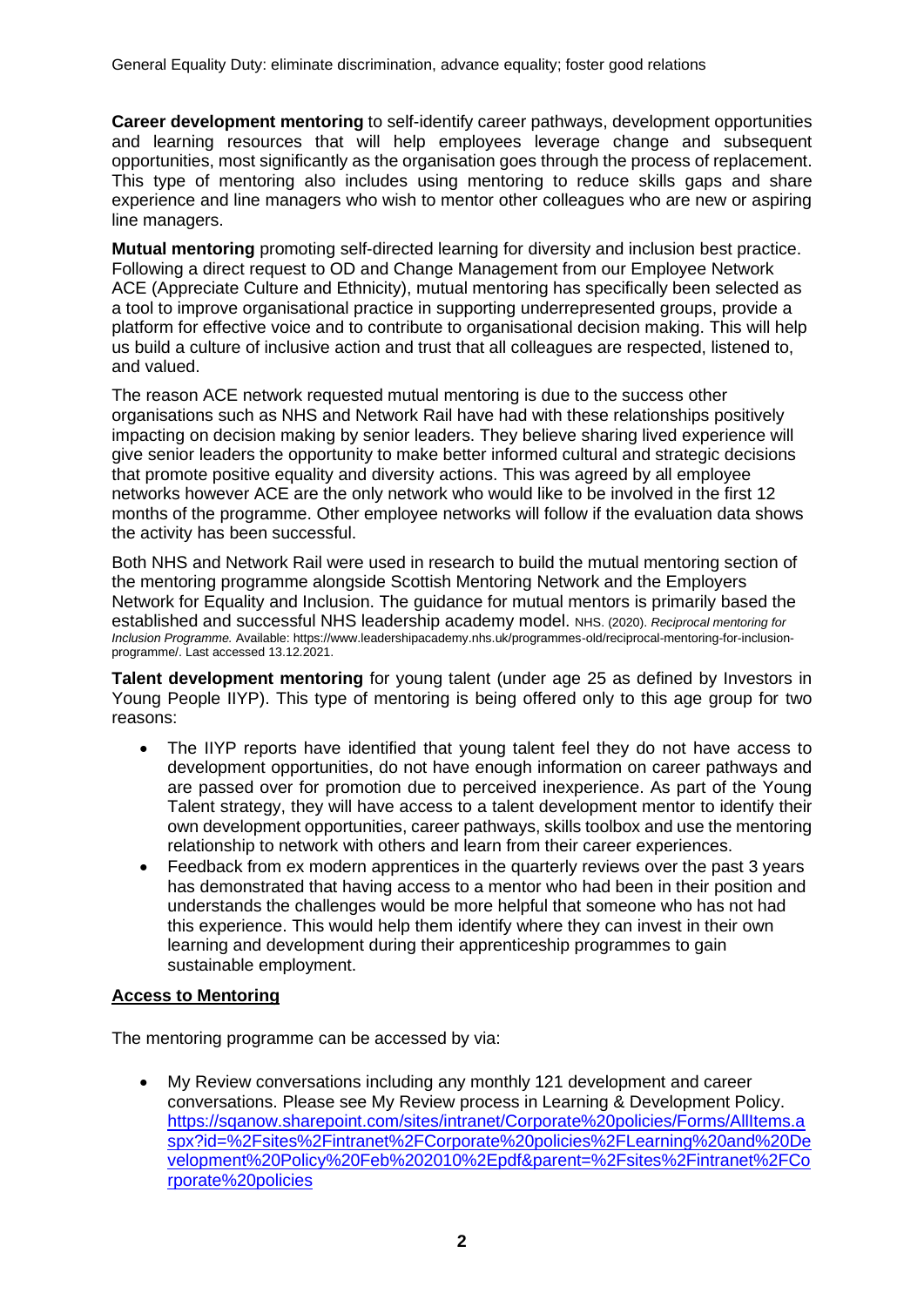- Upon approval by the line manager the employee can select Request a SQA Mentor or Ask to be a SQA Mentor on the Development Record.
- OD and Change will action this request via their monthly development record report.

All employees have access to the development record and all employees should receive a My Review conversation in April and October each year.

Information on how to access the mentoring programme has been agreed with employee networks, Equality steering groups, and shared with Heads of Service and Line Managers who have promoted mentoring opportunities. Further communication is due to commence in January 2022 where the Organisational Development (OD) and Change SharePoint page which is accessibility checked and will be the central location for information on how to access the mentoring programme. **Mentoring Programme Activity**

#### **Mentor Activity**

Mentors will:

- Role model behaviours in line with our values and leadership statement.
- Use a CMI recommended coaching model to help the mentee identify their goals.
- Provide relevant advice and guidance within an organisational context.
- Abide by European Mentoring and Coaching Council framework: [https://emccuk.org/Public/Accreditation/Competence\\_Framework.aspx](https://emccuk.org/Public/Accreditation/Competence_Framework.aspx)

There are currently four talent development mentors who work exclusively with modern apprentices. Feedback is captured at quarterly reviews with OD and Change Management representatives. This feedback is considered when making changes to the apprenticeship and mentoring programmes. At this point no changes have been required. There are a further three talent development mentors in the pool ready to be matched exclusively with young talent. The Young Talent Strategy aims to also match every employee under the age of 24 with a talent development mentor in 2022

There are no active career development mentors for existing employees however there are five career development mentors in the mentoring pool ready to be matched.

There are no active mentors to reduce the skills gap however this is expected to change once the plan to replace SQA is shared and there is an understanding of the roles required.

There are no active line managers mentoring new or aspiring line managers however this is expected to change once the plan to replace SQA is shared and there is an understanding of the roles required.

#### **Mutual Mentor Activity**

Mutual mentors are referred to as mentoring partners and both partners are responsible for identifying concrete goals and objectives each would like to achieve as result of the relationship and creating an action plan. The relationship will be a long-term commitment with a minimum of 12 months to achieve lasting behavioural change and both parties should agree early on how they wish to support and work with each other.

There are currently two mutual mentoring relationships in early stages and measurements of success have not yet been identified however feedback will be sought at the 6-month stage via anonymous survey.

#### **Line Manager Activity**

Information for line managers on mentoring and how to support mentoring within the team is currently delivered at Line Manager Programme Workshops under the section Development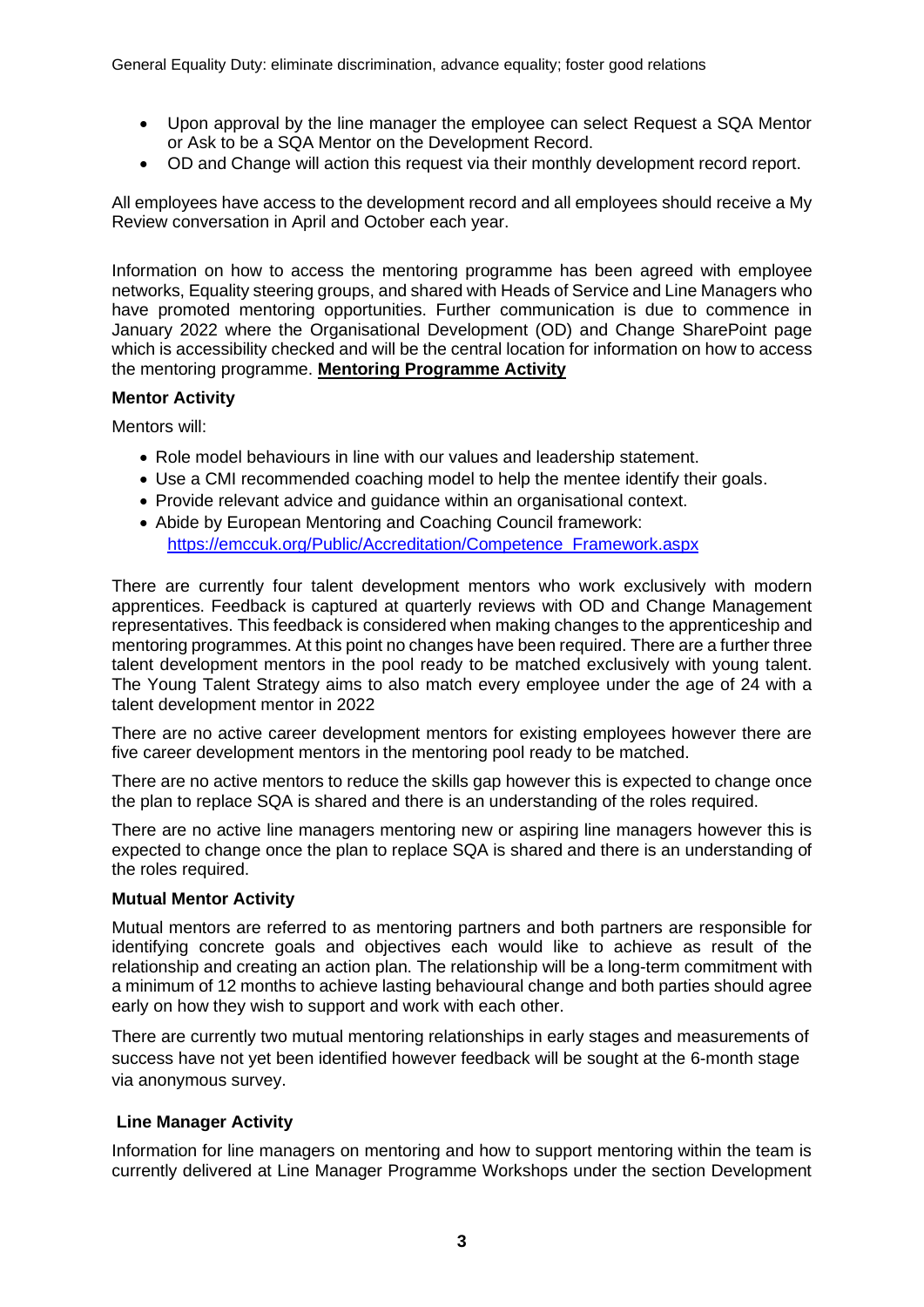and Career Conversations. This will be widened once information is available on the OD and Change SharePoint as above. A Mentoring Handbook for mentors, mentees and line managers will also be available in April 2022. Once a mentoring relationship begins the line manager will support the mentor/mentee by:

- Respecting the confidentiality of the mentoring relationship.
- Providing access to relevant support and resources.
- Understanding the principles of mentoring and its benefits.

### **Training**

#### **Mentor Training**

Mentors will have a CMI (Chartered Management Institute) Level 3 qualification in Coaching and Mentoring, or equivalent. In addition, they will complete an online Knowledge and Understanding of Mentoring Practice with Scottish Mentoring Network and an internal Mentor Guide to Best Practice module with associated templates available on SQA Academy.

Mutual mentors are not required to undertake the above learning and development as they are not performing in a traditional mentoring relationship where the mentor has the primary responsibility. As it is a shared partnership and responsibility, they will follow a mutual mentoring guidance document available on the OD and Change SharePoint page. All guidance has been created using direction from Scottish Mentoring Network, CIPD and NHS Leadership Academy.

#### **Mentee Induction**

Mentees will be invited to an induction session once they are matched with a mentor. The session will cover mentoring models for goal setting, how to get the best from mentoring, code of conduct and their responsibilities a mentee.

#### **Supervision**

Supervision is currently in place with young talent development mentors who meet quarterly with experienced mentors to share experience and review best practice in a confidential and safe space.

#### **Mentoring Handbook**

A Mentoring Handbook will be available in April 2022 detailing the following:

- Purpose of the programme
- Roles and responsibilities
- Recruitment, selection and matching
- Mentor Training
- Mentee Induction
- Support and Supervision
- Process and Documentation
- **Evaluation**

#### **Access to the CMI qualification**

For the first 12 months of the mentoring programme, access to CMI will be prioritised by the following criteria:

#### **Skills Gaps**

Addressing skills gaps by giving experienced colleagues who are due to leave the organisation in the next 10 years, the tools to be a mentor and share their knowledge and experience to ensure it stays in the organisation when they leave. Currently there are 225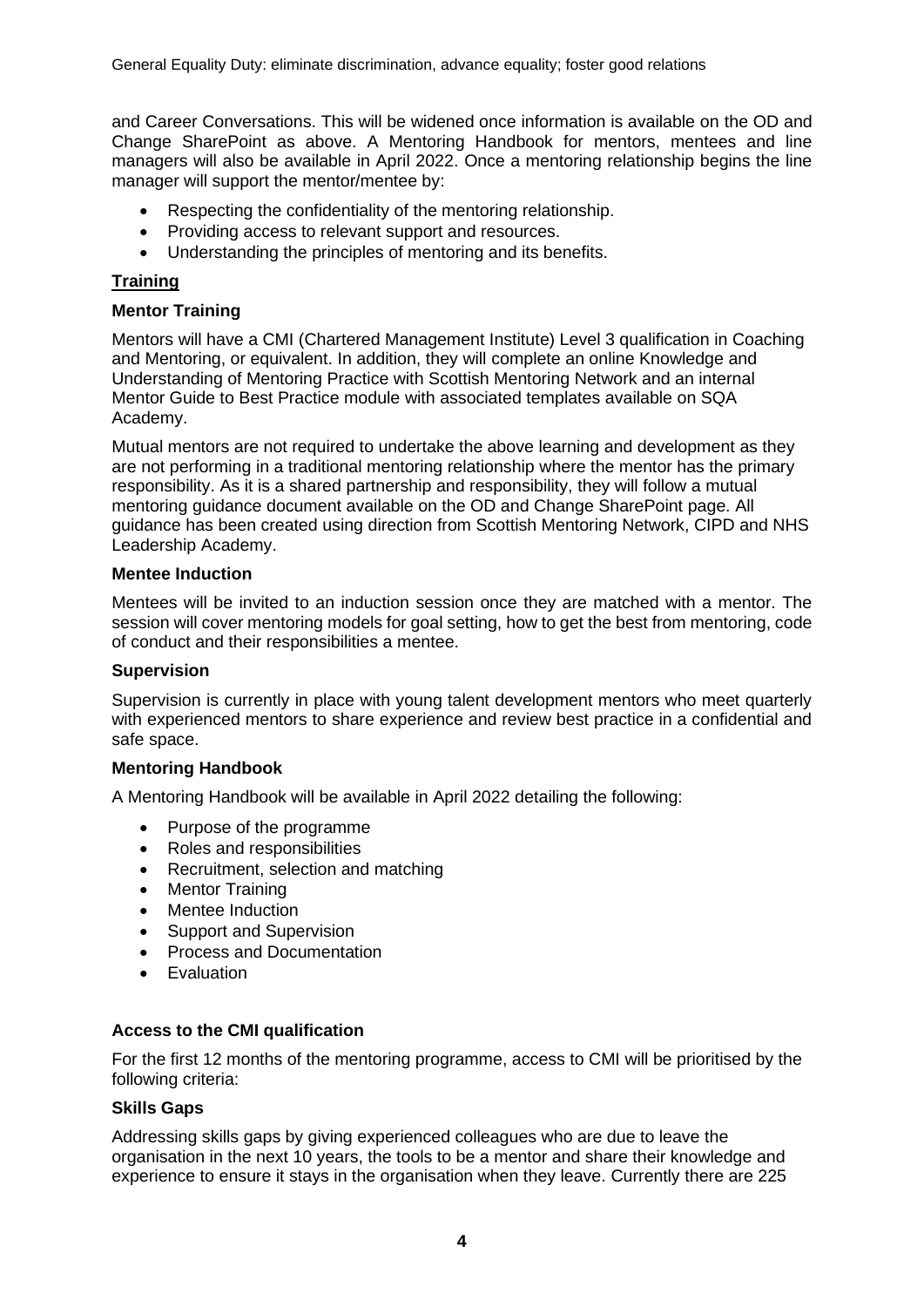colleagues over the age of 55 and 59 colleagues under the age of 24, these mentor relationships will future proof our skill set in the next 10 years.

### **Young Talent**

Developing young talent on apprenticeship programmes by giving ex modern apprentices the tools to be a mentor and share their knowledge and experience to ensure current modern apprentices can understand how to use their apprenticeship to gain sustainable employment.

#### **Line Manager Development**

Line managers to use the knowledge of mentoring to develop a coaching leader style, mentor new line managers to ensure consistency of the line manager role and best practice and help the organisation create a culture of self-directed learning.

Diversity and inclusion mentoring only uses the mutual mentoring mechanism as proposed and agreed with employee networks. There is no requirement to be CMI qualified for mutual mentoring therefor there is no requirement to prioritise other protected characteristics at this time.

Mentoring is open to all however a mentor is not a qualified or trained health professional and should the need arise for an individual to seek support from a trained medical professional, such support will be signposted by the mentor. In such instances where the mentor is of the view that the mentee requires support which the mentor is not trained to provide, the mentoring should pause, and the mentee referred by [the Employee Development Programme Manager] to appropriate services. In such instances where the mentee may still benefit from mentoring a discussion will be held with the mentor and mentee to confirm the boundaries and scope of the mentoring relationship using the Mentoring Handbook as guidance.

#### **Mentor and Mentee Matches**

This process was designed in collaboration with employee networks and using the Scottish Mentoring Network best practice as outlined in the Professional Certificate in Coordinating Mentoring Programmes Award SCQF Level 9 specification https://scottishmentoringnetwork.co.uk/services/training/

A mentor will be selected from the pool who has knowledge and experience in the subject matter requested by the mentee.

- A chemistry meeting will be arranged for the mentor and mentee.
- $\bullet$  If the mentee does not want to take the relationship forward, then other mentor will be matched and another chemistry meeting arranged until a match is made.
- $\bullet$  If the mentee does want to continue the relationship a match will be recorded on OD and Change Managements secure spreadsheet.

## **3 Information and evidence used to evaluate impact**

What information, and evidence, is being used to evaluate the impact of this policy on people who share protected characteristics?

Employee networks were consulted on the mentoring programme overview as outlined above. Each network had an opportunity to provide direct feedback and a working group with network representatives was established to design the mutual mentoring section of the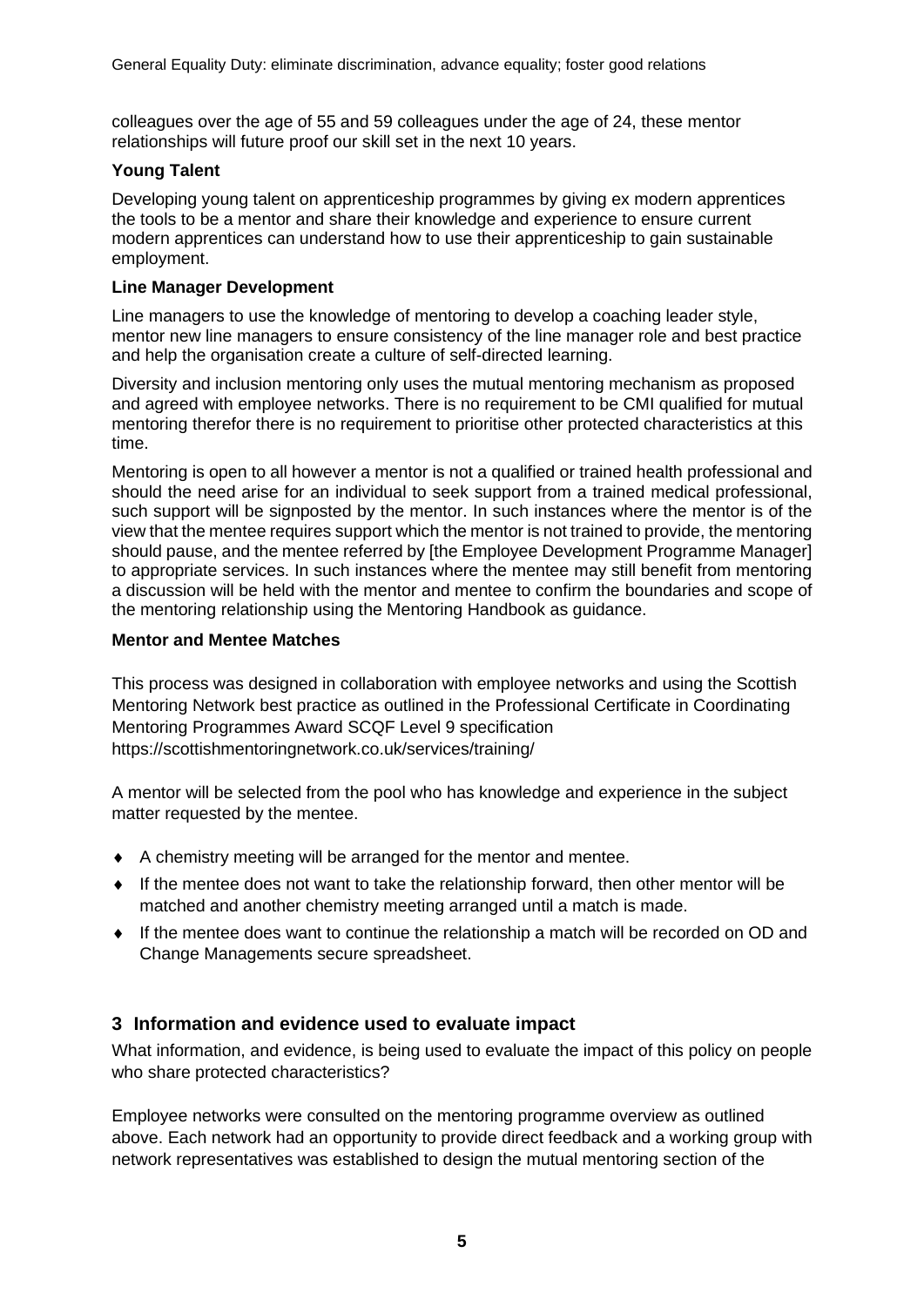programme and feedback on the mechanics of the wider programme including training, access and responsibilities.

Apprentices are interviewed at their quarterly reviews with OD and Change Management on the value of having a mentor, positive ways of working and opportunities for better ways of working and how it has impacted on their employability outcomes.

Young talent development mentors for apprentices are interviewed at their quarterly reviews with OD and Change Management on the workings of the programme, CPD requirements and positive ways of working and opportunities for better ways of working.

Mutual mentoring has not yet been reviewed however a planned review is in place for the 6 month stage. This will be an anonymous survey and include positive ways or working and opportunities for better ways of working and the impact of mutual mentoring on organisational practice in supporting underrepresented groups, provide a platform for effective voice and to contribute to organisational decision making.

Career development mentors for all colleagues and talent development mentors for colleagues under the age of 24 will be reviewed for measures of success when matches have been made.

CMI courses are reviewed via feedback forms from the training provider that are shared with OD and Change Management. Any actions are then carried out by OD and Change Management.

The programme itself will be benchmarked against the framework of best practice by the Scottish Mentoring Network. The Employee Development Programme Manager in OD and Change Management will be able to do this once the Professional Certificate in Coordinating Mentoring Programmes at SCQF level 9 is complete approx. April 2022.

#### **Internal Evidence Sources**

Employee networks Current mentors Modern apprentices HR Equality Monitoring Data Young Talent strategy

## **External Evidence Sources**

Chartered Institute of Personnel and Development Investors in Young People Scottish Mentoring Network NHS Leadership Academy Network Rail **Scotrail**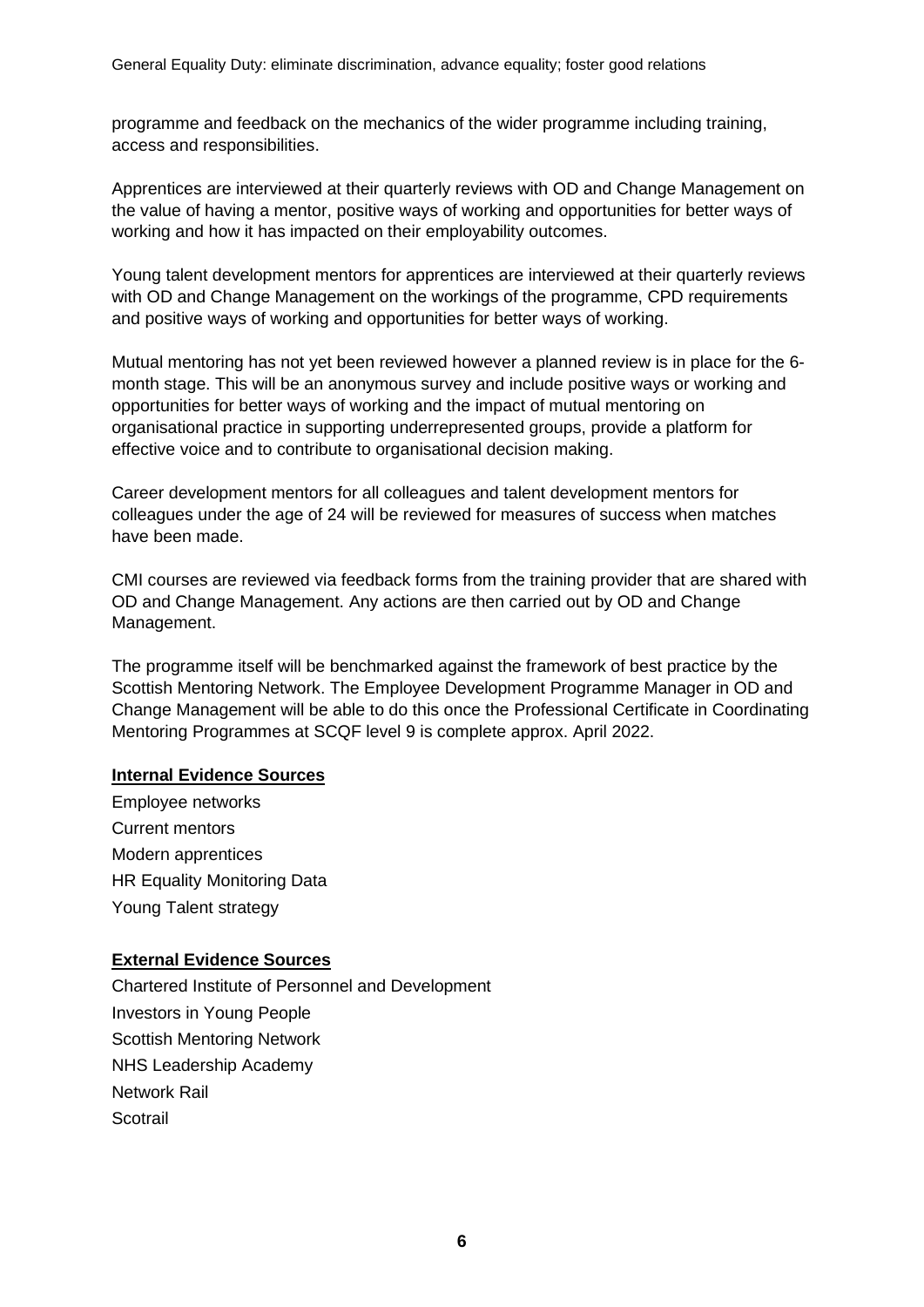# **Public Sector Equality Duty**

SQA is required to have 'due regard' to the need to eliminate unlawful discrimination, advance equality of opportunity and foster good relations.

This section provides the opportunity to capture how the policy will contribute towards the three aims of the general equality duty, and to consider if there is anything more we need to do to meet our responsibilities.

# **4 How might this policy impact on people who share protected characteristics?**

Please consider positive or negative impacts. (At the beginning of the process, you may want to record perceived impact. Ongoing monitoring of the policy will allow you to measure the actual impact of the policy.)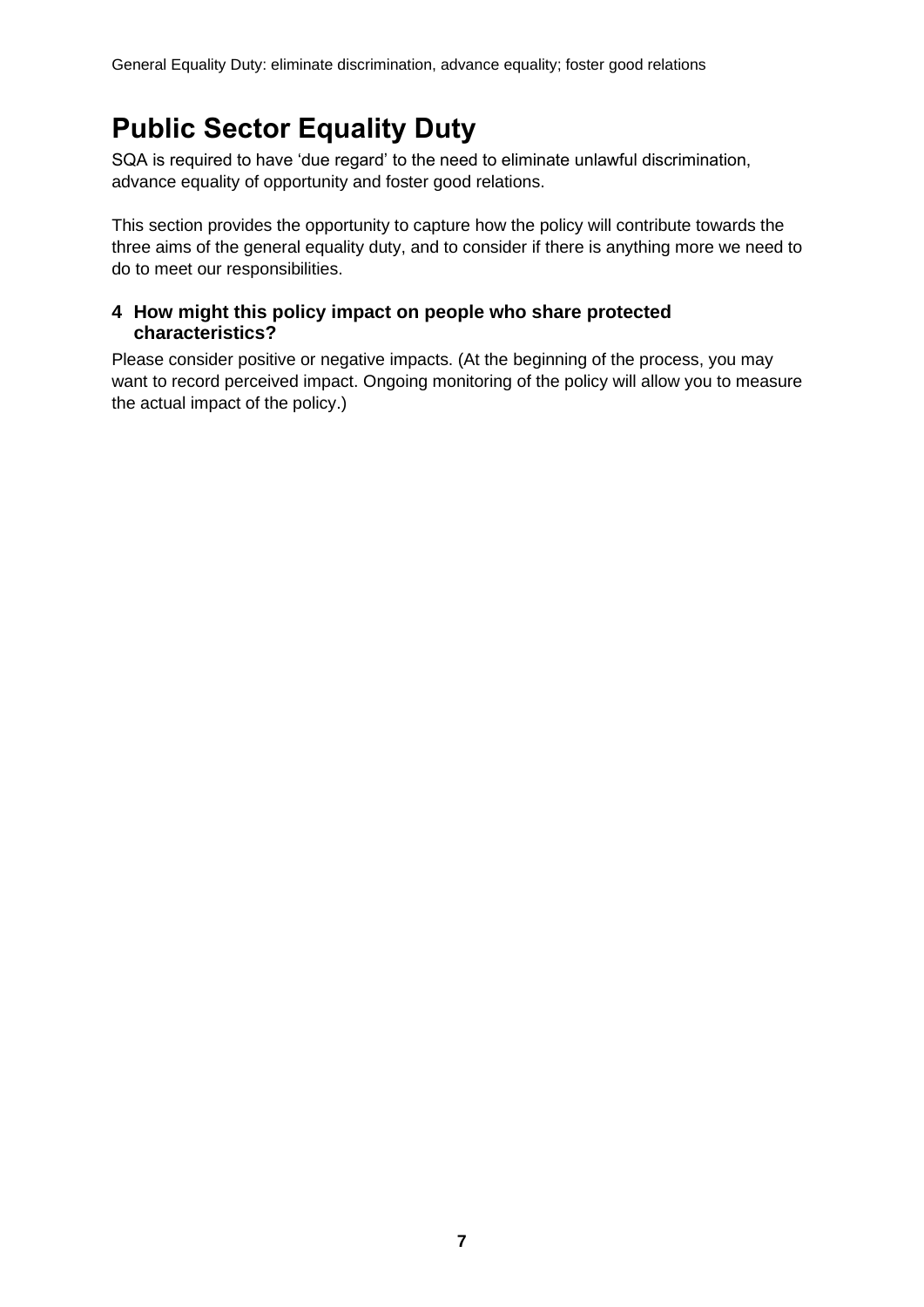| <b>Protected</b><br>characteristic | <b>Impact</b><br>(positive/negative/neutral) | Please provide more<br>information                                                                                                                                                                                                                                                                                                                                                                                                                                                                                                                               |  |
|------------------------------------|----------------------------------------------|------------------------------------------------------------------------------------------------------------------------------------------------------------------------------------------------------------------------------------------------------------------------------------------------------------------------------------------------------------------------------------------------------------------------------------------------------------------------------------------------------------------------------------------------------------------|--|
| Age                                | Positive                                     | Access to the CMI qualification is<br>prioritised for:                                                                                                                                                                                                                                                                                                                                                                                                                                                                                                           |  |
|                                    |                                              | Older colleagues who are due to<br>leave the organisation in the next<br>10 years. This will give them tools<br>to be a career development<br>mentor and share their knowledge<br>and experience to ensure it stays<br>in the organisation when they<br>leave. Currently there are 225<br>colleagues over the age of 55.                                                                                                                                                                                                                                         |  |
|                                    |                                              | Ex modern apprentices (some of<br>whom are under age 25) to be able to<br>share their knowledge and experience<br>with current modern apprentices as a<br>young talent development mentor. It<br>is presumed some ex-apprentices will<br>be under 25 as the programme will<br>accept no one older than 19 years old<br>due to funding requirements.<br>However, there is no data to confirm<br>if a colleague entered the<br>organisation as a modern apprentice<br>pre 2018.                                                                                    |  |
| <b>Disability</b>                  | <b>Neutral</b>                               | Around 8% of colleagues identify<br>as disabled however there is no<br>current data available on an<br>additional need or benefit from<br>having access to mentoring. At<br>present the Disability network have<br>not highlighted such need however<br>we will include an equality<br>monitoring form when requesting a<br>mentor and review at the data on a<br>quarterly basis for the programme<br>to identify if the number of<br>employees who identify as<br>disabled have increased or the<br>Disability network has further<br>information or requests. |  |
| Marriage or civil<br>partnership   | <b>Neutral</b>                               | There is no current data available<br>or employee networks in place to<br>inform decision making. There<br>would also be minimal impact from<br>mentoring for this group                                                                                                                                                                                                                                                                                                                                                                                         |  |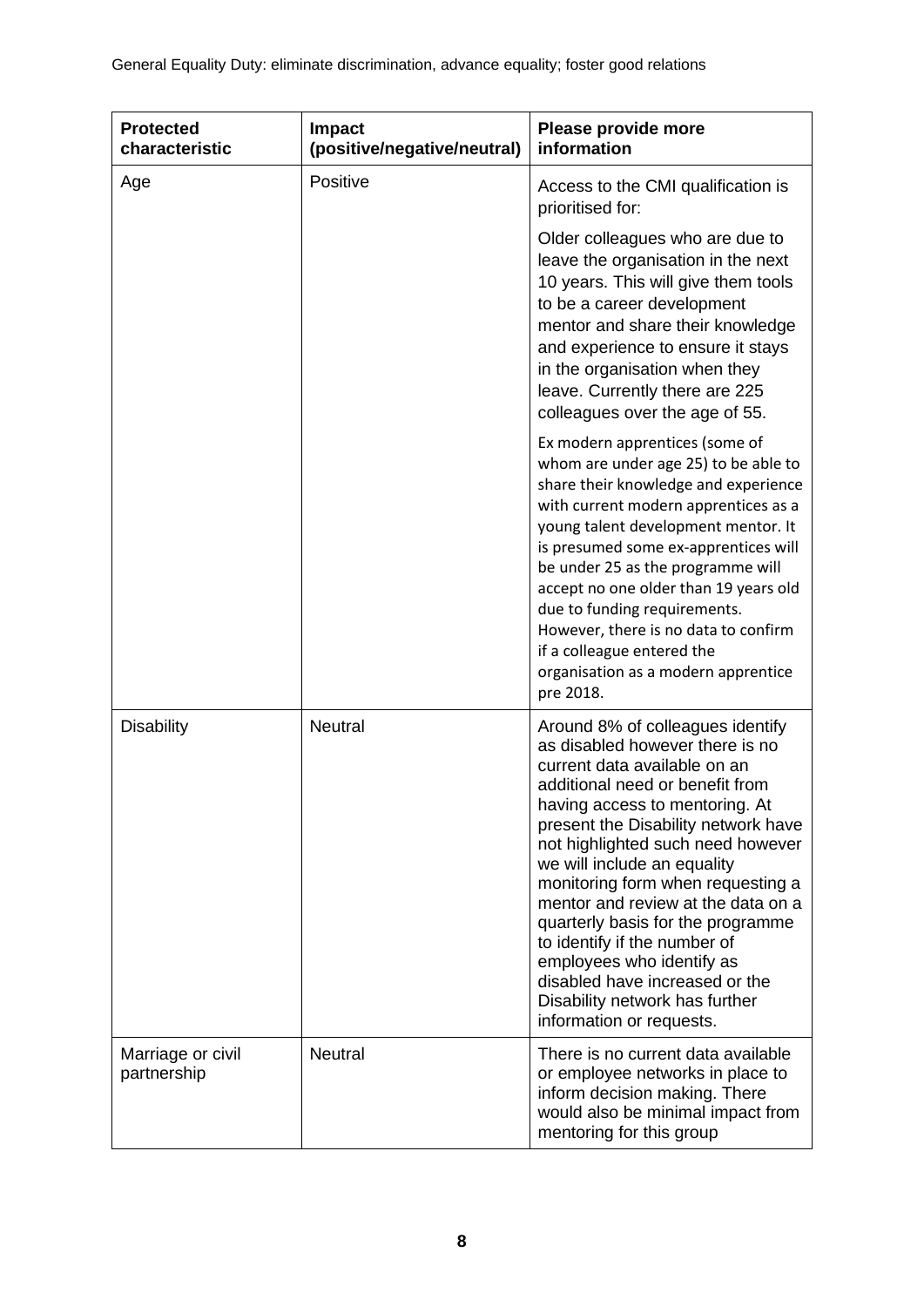| Race                               | Positive       | Around 6 % of colleagues identify<br>as from a BAME background<br>however there is no current data<br>available on an additional need or<br>benefit from having access to<br>mentoring. At present the ACE<br>network have highlighted mutual<br>mentoring as being beneficial due<br>to the success in changing<br>attitudes on race at other<br>organisations such as Network<br>Rail and NHS and mutual<br>mentoring has been adopted and<br>will be reviewed at the 12-month<br>point |
|------------------------------------|----------------|-------------------------------------------------------------------------------------------------------------------------------------------------------------------------------------------------------------------------------------------------------------------------------------------------------------------------------------------------------------------------------------------------------------------------------------------------------------------------------------------|
| Religion, belief or non-<br>belief | <b>Neutral</b> | Around 32% of colleagues identify<br>as having a religious belief<br>however there is no current data<br>available on an additional need or<br>benefit from having access to<br>mentoring. We will review at the 12<br>month review for the programme<br>to identify if the number of<br>employees who identify as having<br>a religious belief has increased or<br>further information on the benefits<br>of mentoring has become<br>available.                                          |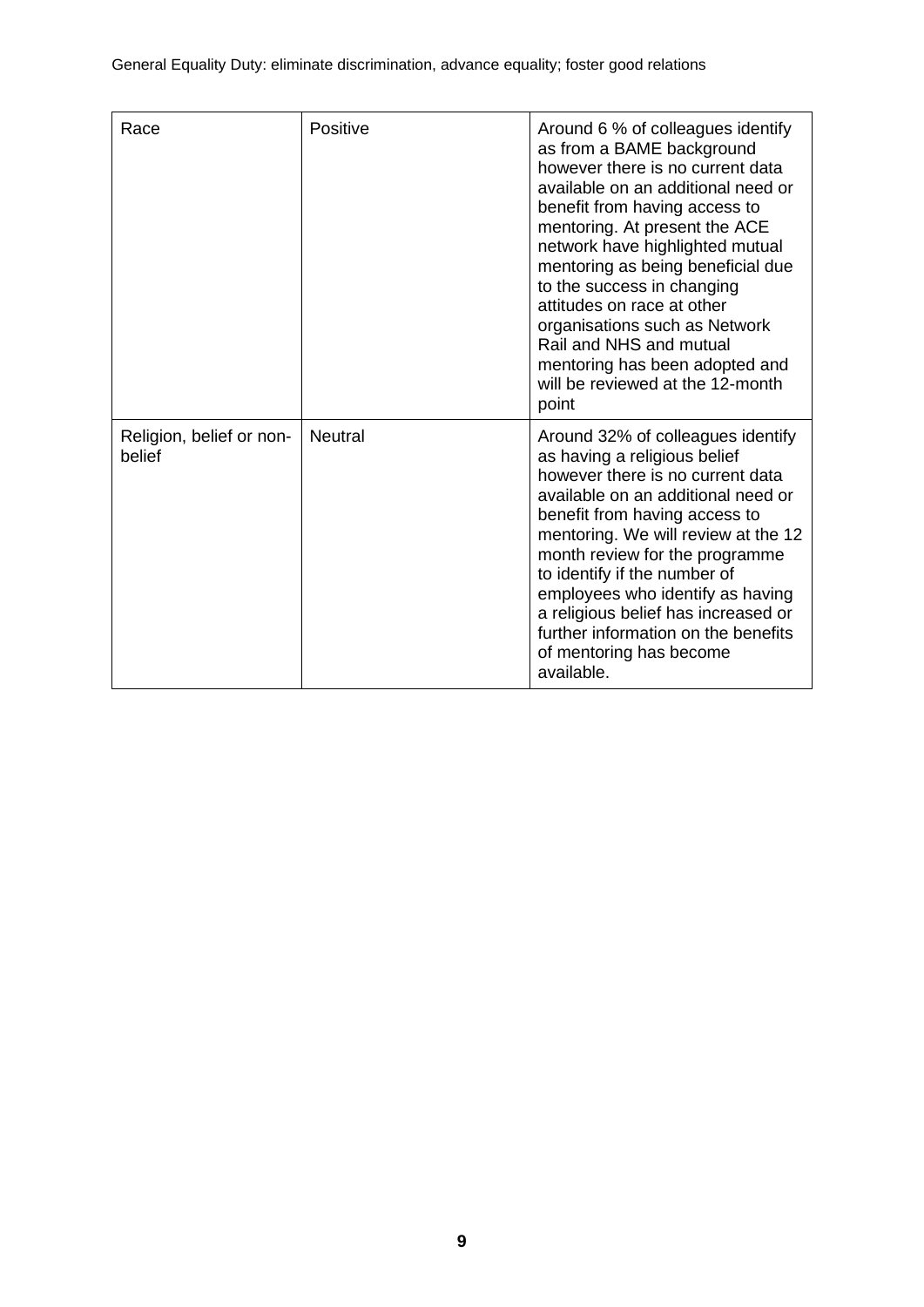| Sexual orientation                                          | <b>Neutral</b> | Colleagues disclosed their sexual<br>orientation as:                                                                                                                                                                                                                                                                                                                                                                                                                    |  |
|-------------------------------------------------------------|----------------|-------------------------------------------------------------------------------------------------------------------------------------------------------------------------------------------------------------------------------------------------------------------------------------------------------------------------------------------------------------------------------------------------------------------------------------------------------------------------|--|
|                                                             |                | Bisexual: 1.5%                                                                                                                                                                                                                                                                                                                                                                                                                                                          |  |
|                                                             |                | Gay man: 2.1%                                                                                                                                                                                                                                                                                                                                                                                                                                                           |  |
|                                                             |                | Gay woman/lesbian: 1.2%                                                                                                                                                                                                                                                                                                                                                                                                                                                 |  |
|                                                             |                | Heterosexual/straight: 71.3%                                                                                                                                                                                                                                                                                                                                                                                                                                            |  |
|                                                             |                | In another way: 0.4%                                                                                                                                                                                                                                                                                                                                                                                                                                                    |  |
|                                                             |                |                                                                                                                                                                                                                                                                                                                                                                                                                                                                         |  |
|                                                             |                | However, there is no current data<br>available on an additional need or<br>benefit from having access to<br>mentoring. We will review at the<br>12-month review for the<br>programme to identify if the<br>number of employees who have<br>disclosed sexual orientation has<br>increased or further information on<br>the benefits of mentoring for these<br>groups has become available.                                                                               |  |
| Gender reassignment<br>(gender identity and<br>transgender) | <b>Neutral</b> | Around 0.002% of colleagues have<br>identified as transgender however<br>there is no current data available<br>on an additional need or benefit<br>from having access to mentoring.<br>We will review at the 12-month<br>review for the programme to<br>identify if the number of employees<br>who have disclosed gender<br>reassignment or identify as<br>transgender has increased or<br>further information on the benefits<br>of mentoring has become<br>available. |  |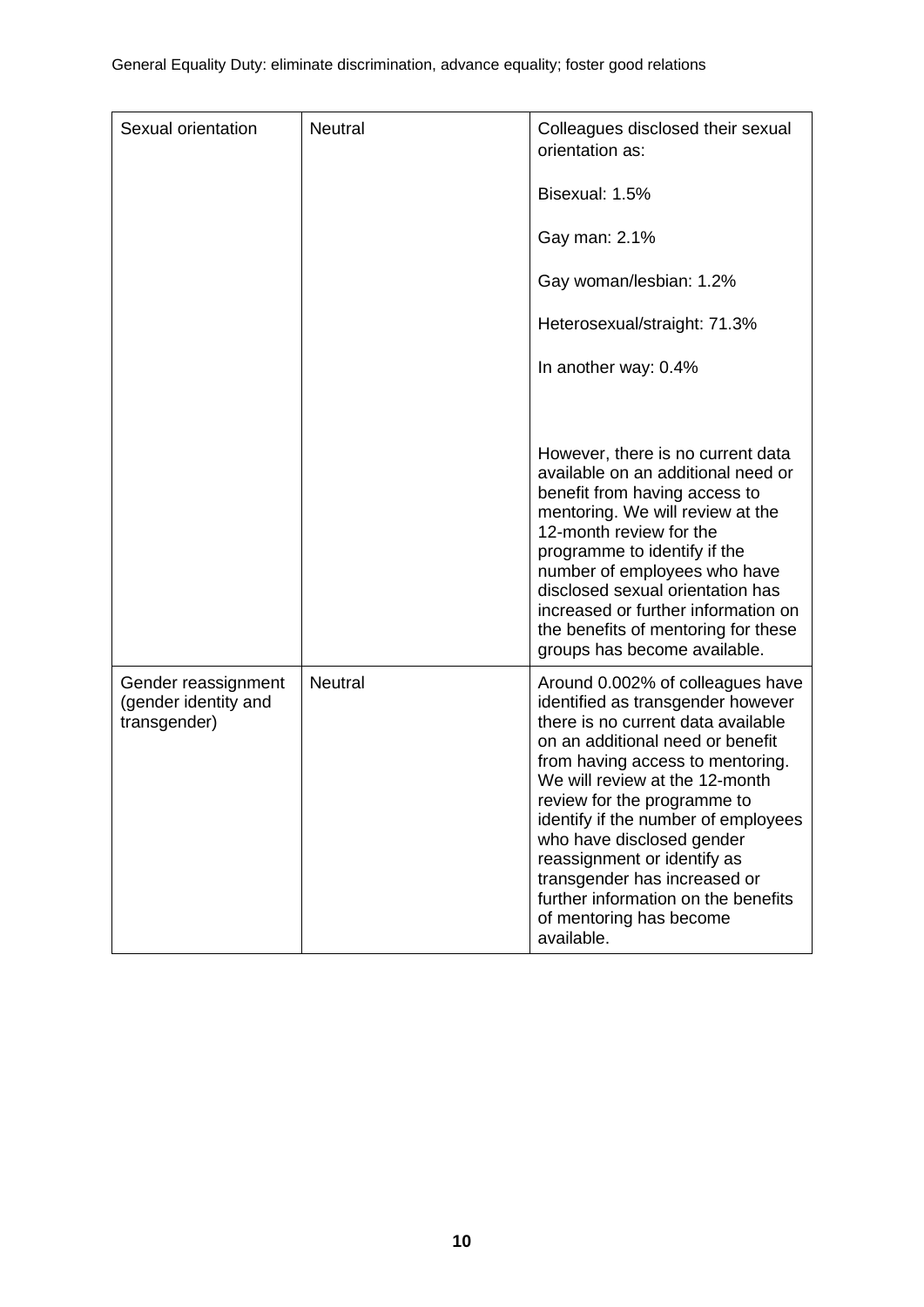| Pregnancy/maternity                 | <b>Neutral</b> | Around 1.5% of colleagues are<br>currently on maternity leave<br>however there is no current data<br>available on an additional need or<br>benefit from having access to<br>mentoring. We will review at the<br>12-month review for the<br>programme to identify if the<br>number of employees who<br>disclosed a pregnancy, are on<br>maternity leave or returned from<br>maternity leave has increased or<br>further information on the benefits<br>of mentoring has become<br>available. |
|-------------------------------------|----------------|---------------------------------------------------------------------------------------------------------------------------------------------------------------------------------------------------------------------------------------------------------------------------------------------------------------------------------------------------------------------------------------------------------------------------------------------------------------------------------------------|
| Sex                                 | <b>Neutral</b> | 38% of colleagues identify as male<br>and 62% as female however there<br>is no current data available on an<br>additional need or benefit from<br>having access to mentoring                                                                                                                                                                                                                                                                                                                |
| Care experience<br>(where relevant) | <b>Neutral</b> | There is no current data available<br>or employee networks in place to<br>inform decision making.                                                                                                                                                                                                                                                                                                                                                                                           |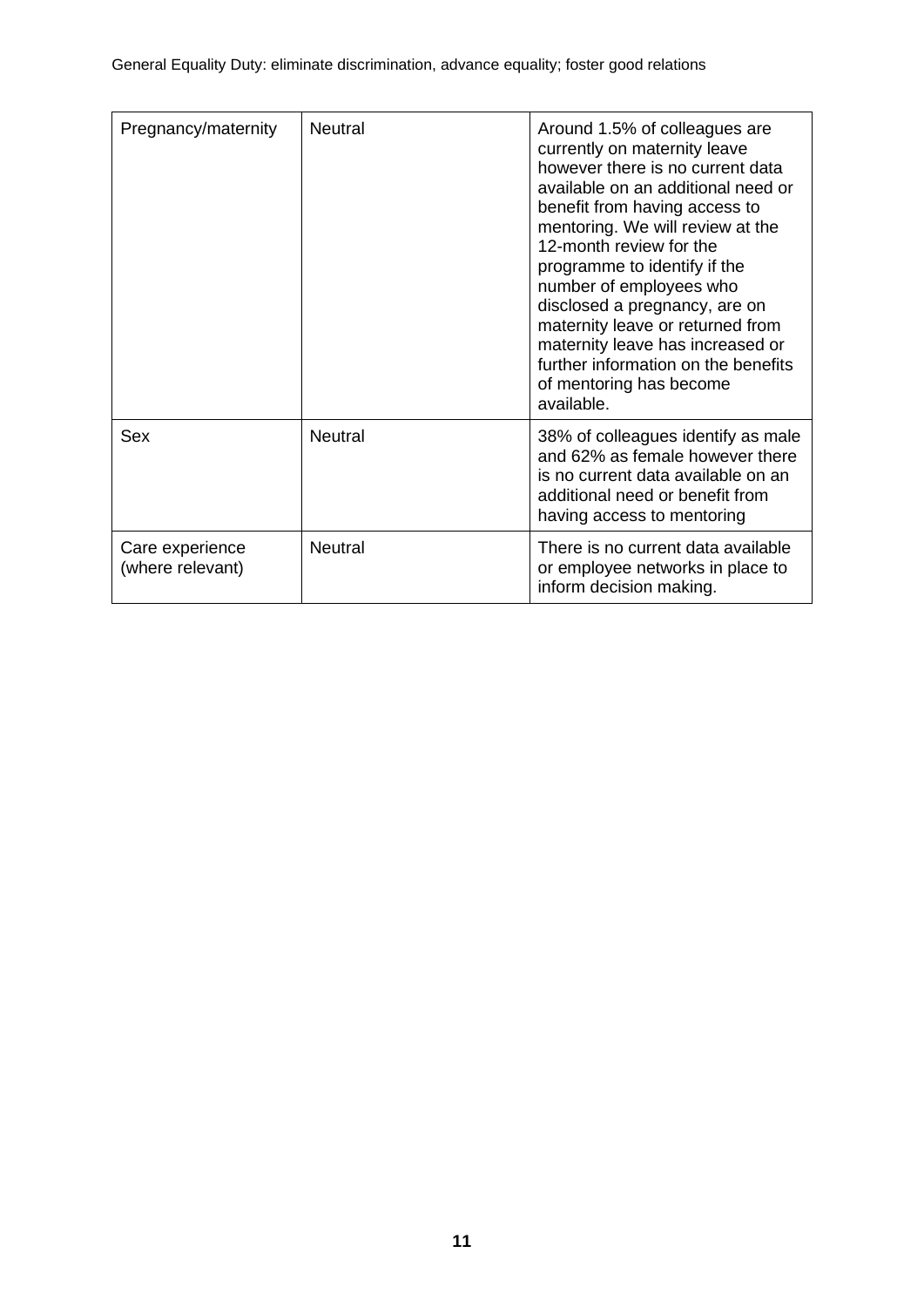## **5 What arrangements could be implemented to reduce or mitigate any potential adverse or negative impacts identified above?**

Not applicable until the programme is reviewed and data available from participants on the programme and the makeup of the organisation. Once the programme has mentors in all areas we will review the data and break down into those who are the mentors to those that are the mentees – for example if we see a greater % of one sex being engaged as mentors we will define what action we will take. The Professional Certificate in Mentoring practice will also identify any risk or areas of concern.

## **6 If you are proceeding with a decision that may have a negative impact despite the mitigatory arrangements identified, are you satisfied that this is objectively justified, ie a proportionate means of achieving a legitimate aim? Please provide explanatory details.**

Not applicable at this time.

### **7 Could this policy be revised or changed to better meet the general equality duty?**

The programme will be reviewed in April 2022 after the Professional Certificate in Mentoring practice is complete and benchmarked for best practice.

All employee networks are kept updated on progress of the programme through quarterly network meetings, the HR Equality sub group and the OD and Change SharePoint page and significantly mutual mentoring for ACE network when invited to their quarterly reviews.

Once mutual mentors have been invited for review, any feedback will be considered, and appropriate changes made.

The quarterly review with talent development mentors and mentees in the young talent remit will identify any further issues and actions will be taken if appropriate.

# **8 Has there been consultation/is consultation planned with people who will be affected by this policy/procedure/project/decision? Please detail below how this has affected your decision making.**

Please see above planned review.

## **9 How will this policy be monitored and evaluated?**

In agreement with our employee networks and following Scottish Mentoring Network best this programme will be measured by the following methods:

- 1. Quarterly anonymous feedback forms addressing meaning, value, and participation to understand the experience of the mentee and mentor.
- 2. Pre and Post mentoring questionnaires for mentors and mentees to identify if mentoring supported their development aims.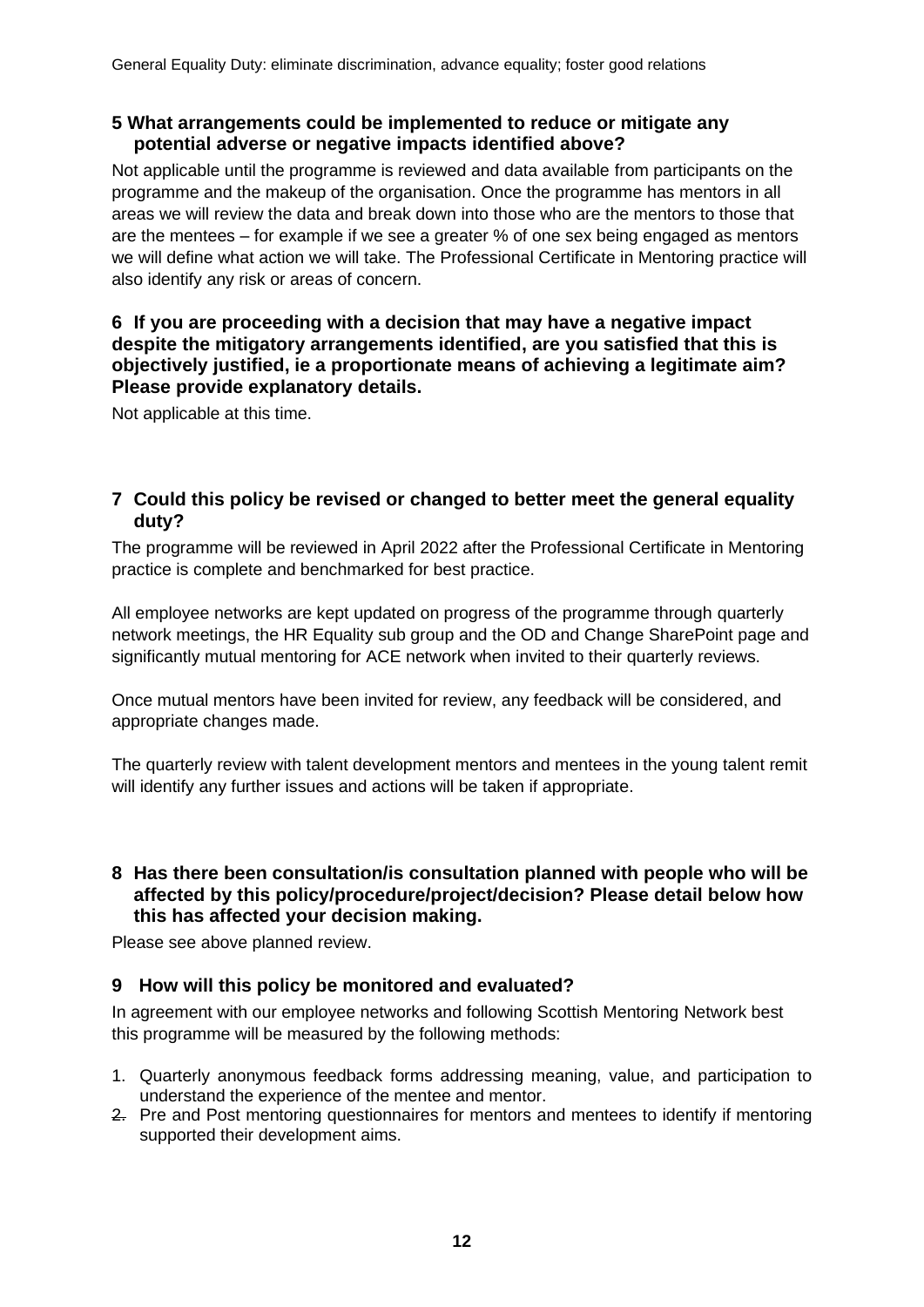- 3. An increase in the number of young people under the age of 25 or 28 if with SQA for 3 years, who progress into roles at Grade 5 or above as there is significant step in the level of responsibility in these roles.
- 4. Focus group with mentors on the suitability of the mentoring programme processes.
- 5. An increased uptake year on year of mentoring as a development solution.
- 6. Continued quarterly review for mentors and mentees in talent development mentoring for young talent.
- 7. An equality survey to be completed by all participants prior to engagement.

This list will be reviewed upon completion of the the Professional Certificate in Mentoring practice qualification.

An EQIA will carried out on an annual basis beginning November 2022.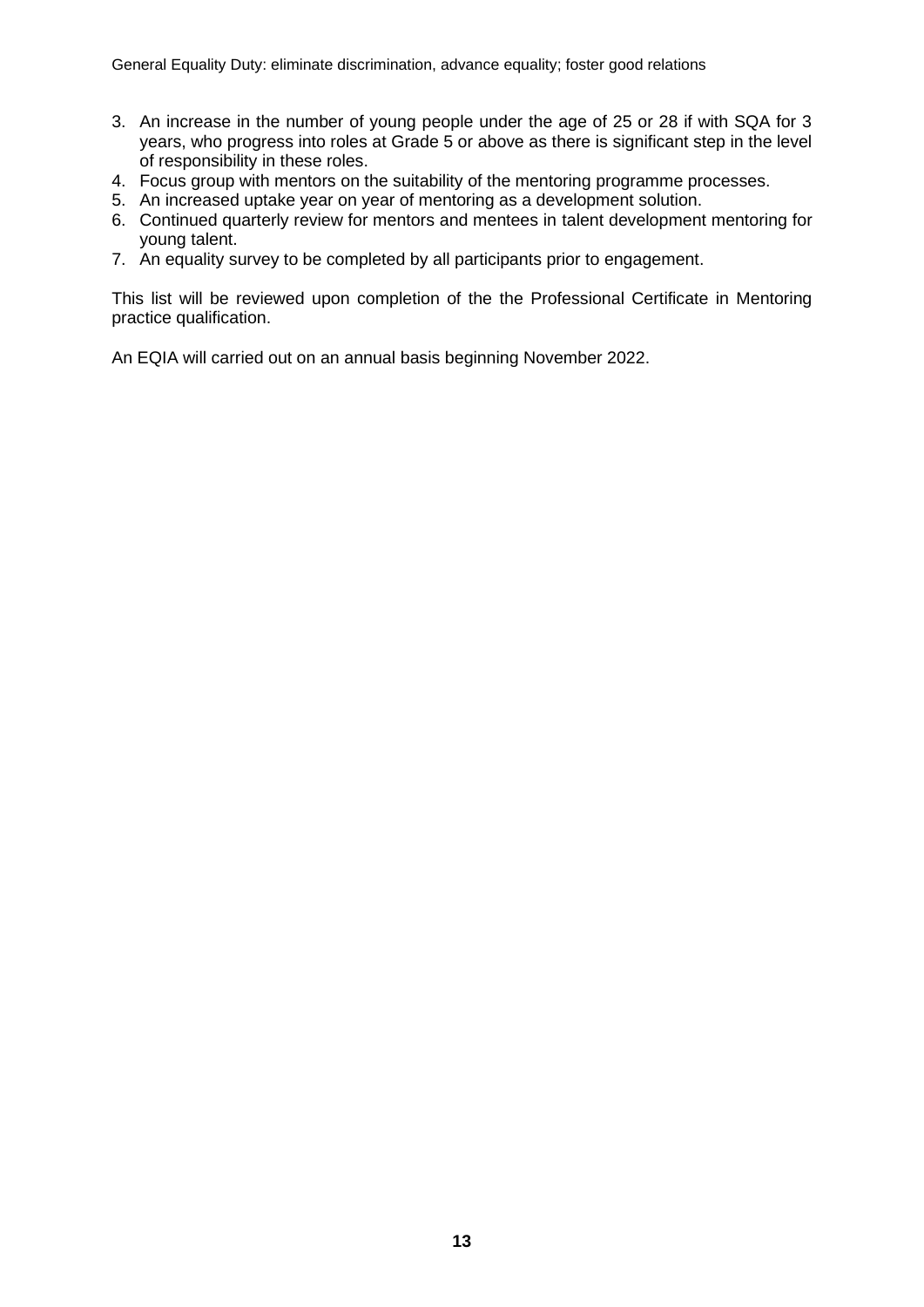# **Action plan**

| <b>Action:</b>                                                                                                                                                                                                                                                                                                     | Owners:                        | Dates:                  |
|--------------------------------------------------------------------------------------------------------------------------------------------------------------------------------------------------------------------------------------------------------------------------------------------------------------------|--------------------------------|-------------------------|
| Revaluate programme after the Professional Certificate in<br>Mentoring practice has been completed                                                                                                                                                                                                                 | Sarah<br>Anne<br>Rooney        | <b>April 2022</b>       |
| Evaluate the mutual mentoring provision after mentors<br>have been matched for at least 6 months.                                                                                                                                                                                                                  | Sarah<br>Anne<br>Rooney        | April 2022              |
| An EQIA will carried out on an annual basis beginning<br>November 2022.                                                                                                                                                                                                                                            | <b>Sarah</b><br>Anne<br>Rooney | <b>November</b><br>2022 |
| Equality surveys given prior to matching mentor and<br>mentee will be reviewed on a quarterly basis to identify<br>any trends where further action could be taken to support.<br>Break down data into mentor and mentee to identify if one<br>group is aligning with a mentor or mentee role more than<br>another. | Sarah<br>Anne<br>Rooney        | Ongoing                 |
| Explore with HR how individuals involved in active<br>Employee Relation/Role performance issues can access<br>mentoring as a way forward. once any formal process is<br>deemed complete.                                                                                                                           | <b>Sarah</b><br>Anne<br>Rooney | March<br>2022           |

# **Approval and publication**

Completed equality impact assessments will be published on SQA's website. As such, they must:

- ◆ be discussed and approved
- be sent electronically to [equality@sqa.org.uk](mailto:equality@sqa.org.uk)
- have actions identified, recorded and monitored as part of SQA's equality action plan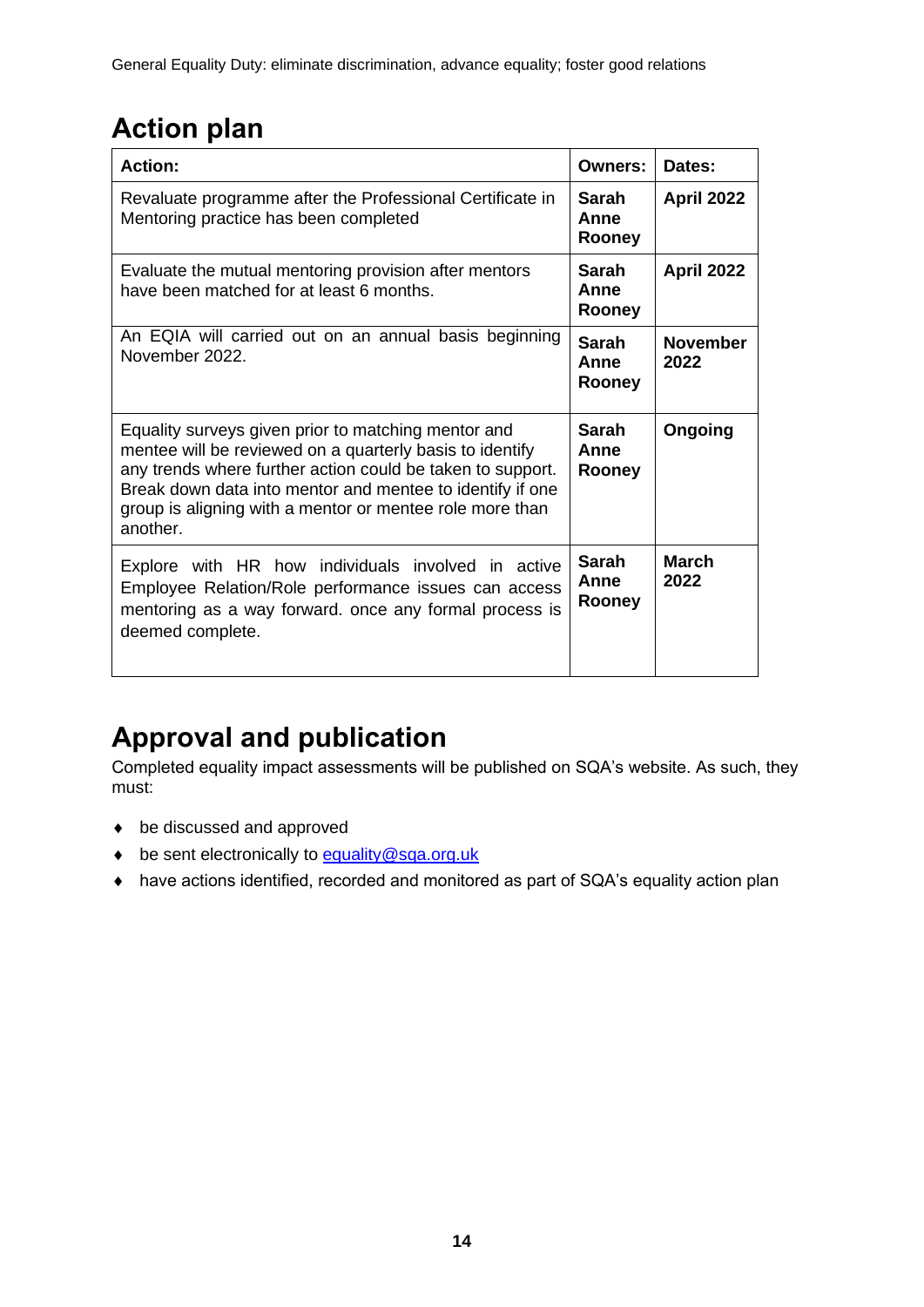# **Summary of the Public Sector Equality Duty (PSED) of the Equality Act 2010**

# **Components**

A public authority must, in the exercise of its functions, have *due regard* to the need to:

a) eliminate discrimination, harassment, victimisation and any other conduct that is prohibited by or under this Act (*Fairness*)

b) advance equality of opportunity between persons who share a relevant protected characteristic and persons who do not share it (*Opportunity*)

c) foster good relations between persons who share a relevant protected characteristic and persons who do not share it (*Respect*)

# **Due regard**

Regarding (b) *Opportunity***,** having due regard specifically involves taking steps to:

a) Remove or minimise disadvantages suffered by persons who share a relevant protected characteristic that are connected to that characteristic\*

b) Take steps to meet the needs of persons who share a relevant protected characteristic that are different from the needs of the persons who do not share it

c) Encourage persons who share a relevant protected characteristic to participate in public life or any other activity in which participation by such persons is disproportionately low

Regarding (c) *Respect*, having due regard specifically involves taking steps to:

a) Tackle prejudice

b) Promote understanding

\*Due regard comprises two linked elements: proportionality and relevance. The weight that public authorities give to equality should be proportionate to how relevant a particular function is to equality. In short, the more relevant a policy, procedure or practice is to equality and people, then the greater the regard that should be paid.

## **Protected characteristics**

The protected characteristics are:

- $\leftrightarrow$  Age
- Marriage and Civil Partnership\*\*
- ◆ Religion or Belief
- ◆ Disability
- ◆ Pregnancy and Maternity
- $\bullet$  Sex